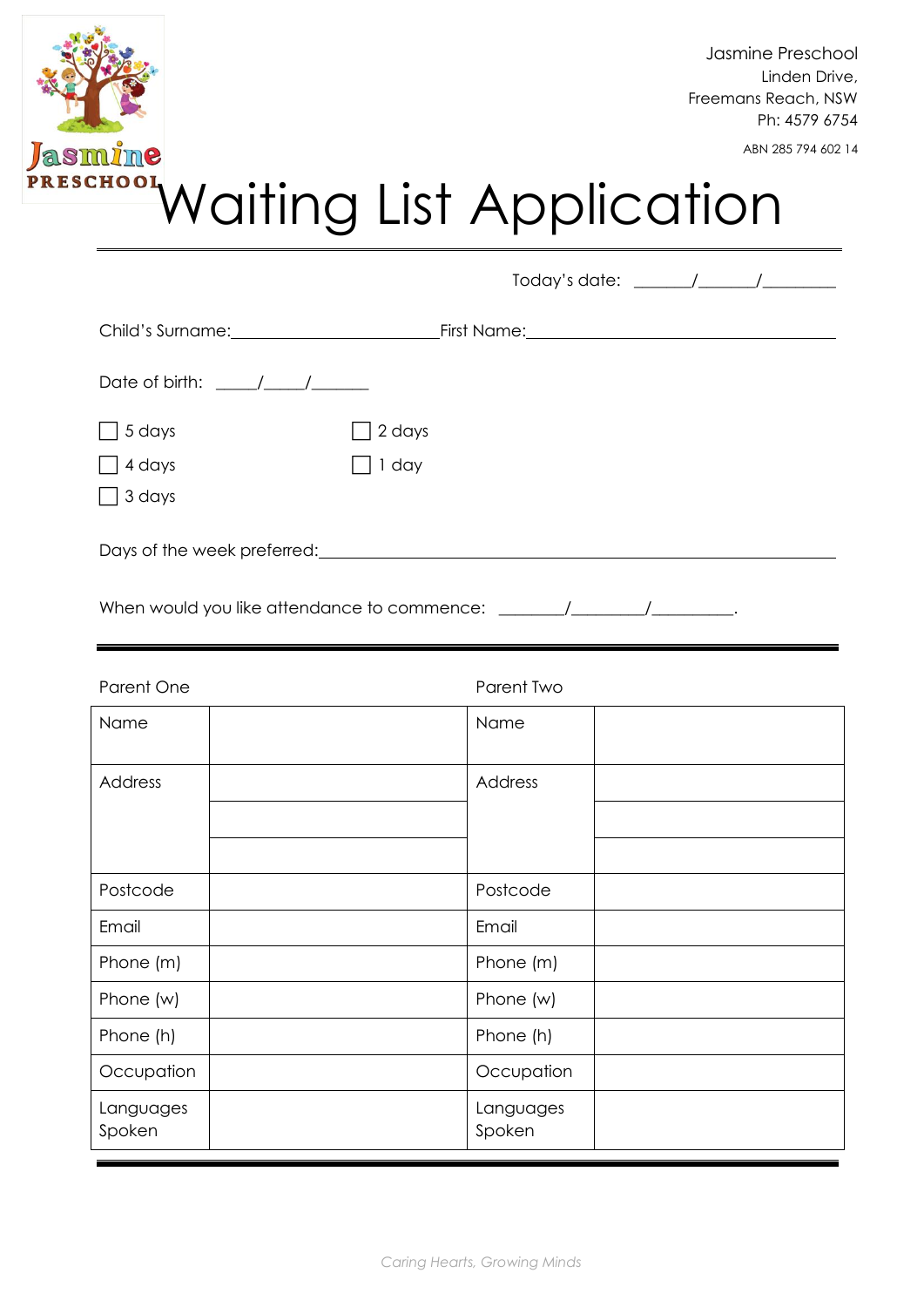In order to comply with the guidelines determined by the Department of Families and Communities and to ensure priority of enrolment on a needs basis, you are requested to complete all boxes.

The centre must comply with enrolment priority and access guidelines set by Family Assistance Office.

- 1. A child at risk of serious abuse or neglected.
- 2. Single parent working or studying or both parents working or studying
- 3. Any other child; within each category the following are given priority:
	- a. Children in Aboriginal or Torres Strait Islander families
	- b. Children in families which include a disabled person
	- c. Children in families of lower income
	- d. Children in families with a non-english speaking background
	- e. Children in socially isolated families
	- f. Children of single parents

Please tick relevant information:

| Two parent families                                                                                                                                                                                                                                    | Single parent families                                                                                                                                       |  |  |  |  |  |
|--------------------------------------------------------------------------------------------------------------------------------------------------------------------------------------------------------------------------------------------------------|--------------------------------------------------------------------------------------------------------------------------------------------------------------|--|--|--|--|--|
| Parent One working full time                                                                                                                                                                                                                           | Parent Two working full time                                                                                                                                 |  |  |  |  |  |
| Parent One working part time<br>Parent One seeking employment<br>Parent One – full time home duties<br>Parent One studying<br>Is the child at risk?<br>Family is Aboriginal or Torres Strait Islanders<br>Family has a non-english speaking background | Parent Two working part time<br>Parent Two seeking employment<br>Parent Two – full time home duties<br>Parent Two studying<br>Parent One or Two are disabled |  |  |  |  |  |
| Do you or your child have any health problems or disabilities?                                                                                                                                                                                         | Yes                                                                                                                                                          |  |  |  |  |  |
| Details: <u>Details:</u>                                                                                                                                                                                                                               | No.                                                                                                                                                          |  |  |  |  |  |
| Are you at home with several younger children?                                                                                                                                                                                                         | Yes                                                                                                                                                          |  |  |  |  |  |
|                                                                                                                                                                                                                                                        | No.                                                                                                                                                          |  |  |  |  |  |
| Are there any other special circumstances?                                                                                                                                                                                                             | Yes                                                                                                                                                          |  |  |  |  |  |
| Details:                                                                                                                                                                                                                                               | No                                                                                                                                                           |  |  |  |  |  |